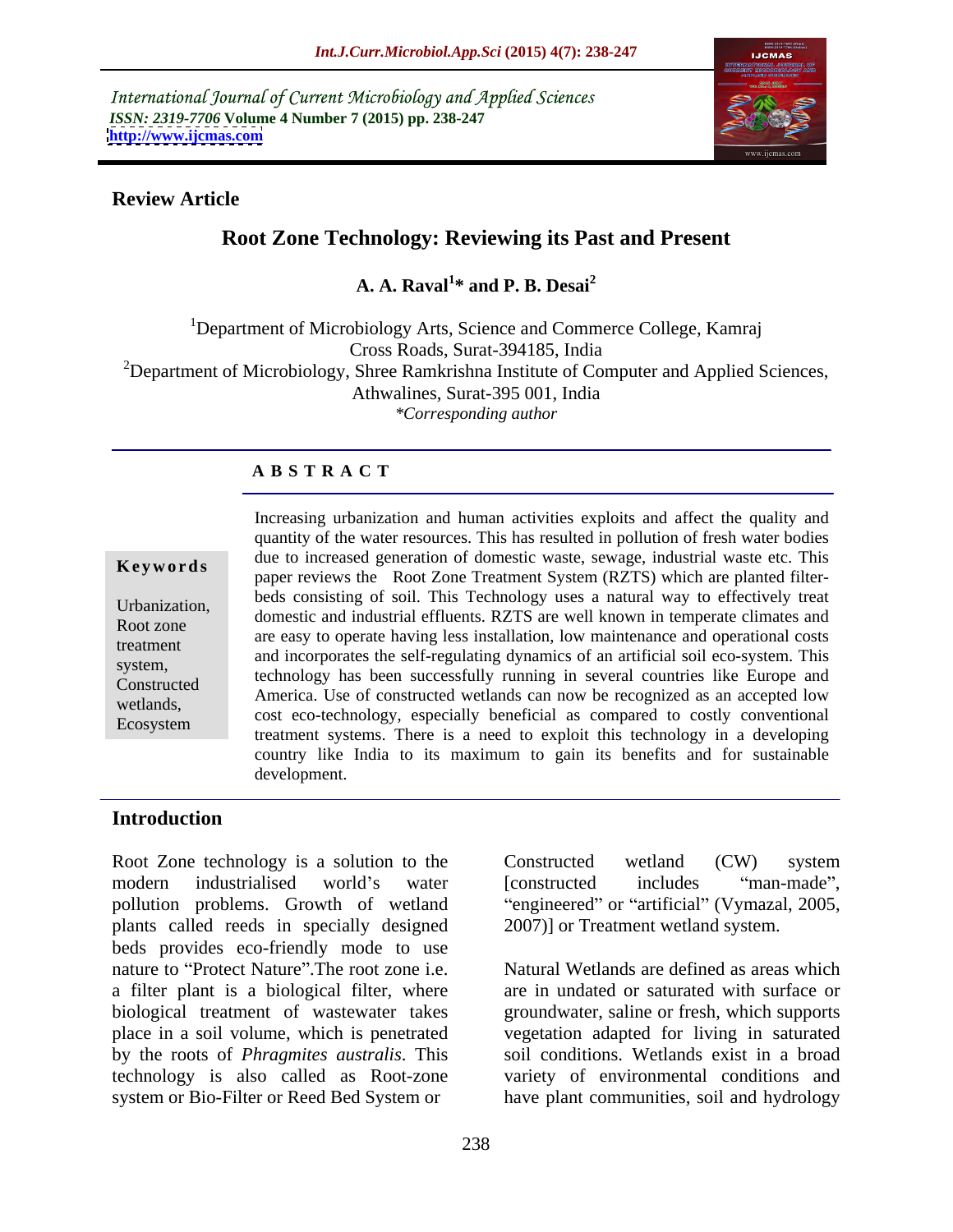grow under upland conditions (Arceivala found in nature. Three integrated and Asolekar, 2007). components are essential in this system.

Constructed wetlands (CWs) are examples  $\begin{array}{c} 1 \text{)}$  The reeds of non-morbined tractment systems which  $\end{array}$  2) The reed beds of non-mechanised treatment systems which are easy to build and operate and are sustainable. Aquatic plant systems consist of free floating growths and emergent vegetations. Emergent vegetations may be of natural wetlands like mangroves or Macrophytes such as water hyacinths, alligator weeds, duckweeds, hydrilla, mart, solms, etc., rooted in constructed wetlands which are mainly applied in reed bed and root zone systems. Aquatic plant ponds consisting of aquatic plants, free floating macrophytes, have been cultured in ponds either for their ability to remove hazardous

### **Root zone technology process**

Root Zone technology originated from research conducted in Europe by Seidel and Kickuth at the Max Planck Institute in Plan, Germany starting in 1952 (Bastion and Hammer, 1992). By 1995, over 200 units had been built in Europe (Denmark, Germany and UK) and another 200 in USA regenerates itself as the old plants die and<br>
sand in smaller numbers electrons. Only and in smaller numbers elsewhere. Only about 50–60 units were reported to be exist in India in 2005. efficiently for several years.

The Root Zone process functions according to the laws of Nature, to effectively purify domestic and Industrial effluent. Root Zone encompasses the life interactions of various species of bacteria, the roots of the reed plants, Soil, Air, Sun and of course water. Reed Plants have capacity to absorb oxygen from ambient air and creating numerous bacteria. Same bacteria oxidize and purify

that differ from most upland plant the waste water. Since the process occur communities. Wetland plants are adapted to underground inducing different types of growing in soils which, during the growing chemical reactions, the process functions as season, are too wet for plants that normally a mirror of self regulating, purifying process found in nature. Three integrated

- 1) The reeds
- 2) The reed beds
- 3) Microbial organisms.

chemicals. The characteristics of plants of absorbing The process involves the raw effluent (after removing grit or floating material) which is passed horizontally or vertically through a bed of soil having impervious bottom. The effluent percolates through the bed that has all the roots of the wetland plants spread very thickly. Nearly 2,500 types of bacteria and 10,000 types of fungi, which harbour around roots get oxygen from the weak membranes of the roots and aerobically oxidize the organic matter of the effluent. oxygen through their leaves and passing it down to roots through their stems which are hollow, is utilized as a bio-pump. Anaerobic digestion also takes place away from the roots. The filtering action of the soil bed, the action with fungi etc. and chemical action with certain existing or added inorganic chemicals help in finally obtaining very clear and clean water. The system of plants regenerates itself as the old plants die and form useful humus. Hence the system becomes maintenance free and can run

> The choice of different plant species depends on factors such as the rooting depth, plant productivity and tolerance to high loads of wastewater (Brix, 1994). The main emergent macrophyte species used in CWs inthe Mediterranean countries are *Canna* spp., *Iris* spp., *Cyperus* spp., *Typha* spp., *Phragmites* spp., *Juncus* spp., *Poaceae* spp. and *Paspalum* spp (Vymazal, 2005, 2011).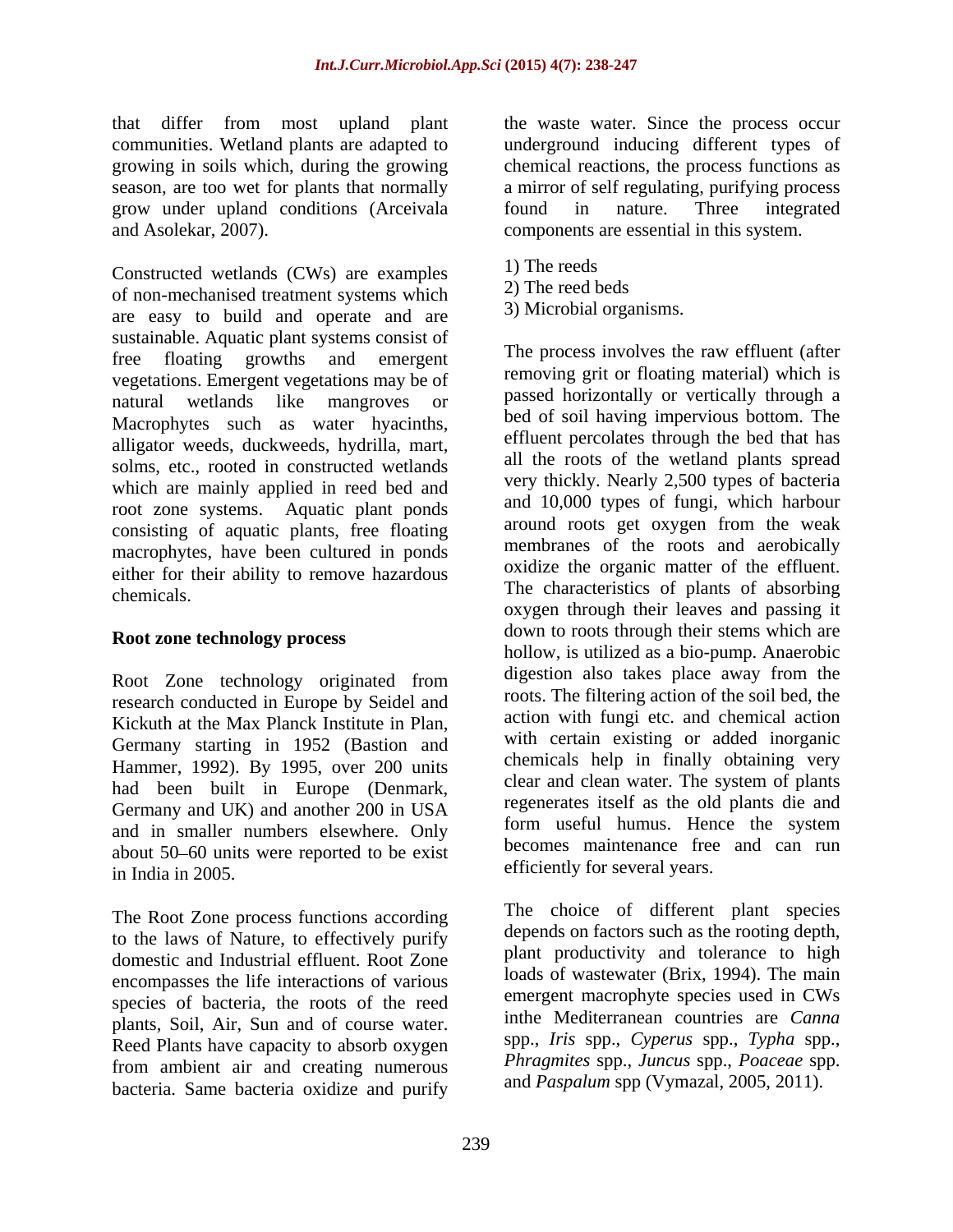3) It requires negligible attendance for operation and monitoring.

after few years gives an appearance of bird

7) Though it is a sewage treatment plant it doesn't have odour problems. Wastewater.

8) It becomes a green Zone and it does not

11) Salinity may not be a problem for a

2. Current imprecise design and operating criteria

water tables, susceptibility to severe *lacustris* (bulrush) (Trivedy, 2007) flooding may limit the use of constructed

Constructed Wetlands have been used for (i) treating septic tank and Imhoff tank

**Advantages of using this technology:***-* effluents from housing complexes, and (ii) 1) It achieves standards for tertiary treatment from aerated lagoons and conventional with low cost, such as no electricity, no sewage treatment plants. In both cases, chemicals for pH adjustment. constructed wetlands are provided to meet 2) Low maintenance cost, since it involves more stringent BOD and suspended solids no machinery and its maintenance. (SS) standards before discharge of effluent providing tertiary treatment to effluents to surface waters or for reuse.

4) It has no sludge handling problem. Constructed wetlands (Reed beds root zone 5) It enhances the landscape and gives the treatment) are of two types as far as their site a green appeal. water surface is concerned. (i) Free water 6) It provides natural habitat for birds and surface type (ii) submerged flow (SF). And sanctuary and also provides recreational and vertical (rootzone.com.au). Figure 1 shows educational areas. a typical reed bed filled with gravel, sand or the direction of flow is either horizontal or selected soil with horizontal flow of wastewater.

have mosquito problem. Reed bed is one of the natural and attractive 9) Above all it provides eco friendly methods of treating domestic, industrial and solution to waste water treatment agricultural wastes. A reed bed is an Naturally". The engineered method of purifying polluted 10) The reeds are not grazed by ruminants. water as it passes through artificially survival or operations of reed beds. common reeds. Reed bed is considered as an 12) It is recommended to combine vertical effective and reliable secondary and tertiary flow and then horizontal flow of sewage treatment method where land area is not a with a soil having impervious bottom. major constraint. Generally reed bed is made **Disadvantages** a bed of pieces of lime stones and filled up 1. Relatively area requirements for advanced The figure 2 shows the sandy body, reed treatments. plants (with hollow root which bring oxygen constructed wetland area, usually containing in shallow pits, installed with a drain pipe in with pebbles, iron filings and graded sand. into the filter bed) planted.

3. Biological and hydrological complexity Several other plant species that are and our lack of important process dynamics. preferably cultivated for reed bed system are 4. Possible problems with pests. *Canna indica*, *Stenotaphrum secundatum,*  5. Steep topography, shallow soils and high Scirpuslacustris, and Schoenopletus wetlands. discussed several parameters which are *Scirpuslacustris,* and *Schoenopletus lacustris* (bulrush) (Trivedy, 2007) Arceivala and Asolekar (2007) have reported in table 2 related to treatment of raw domestic waste waters.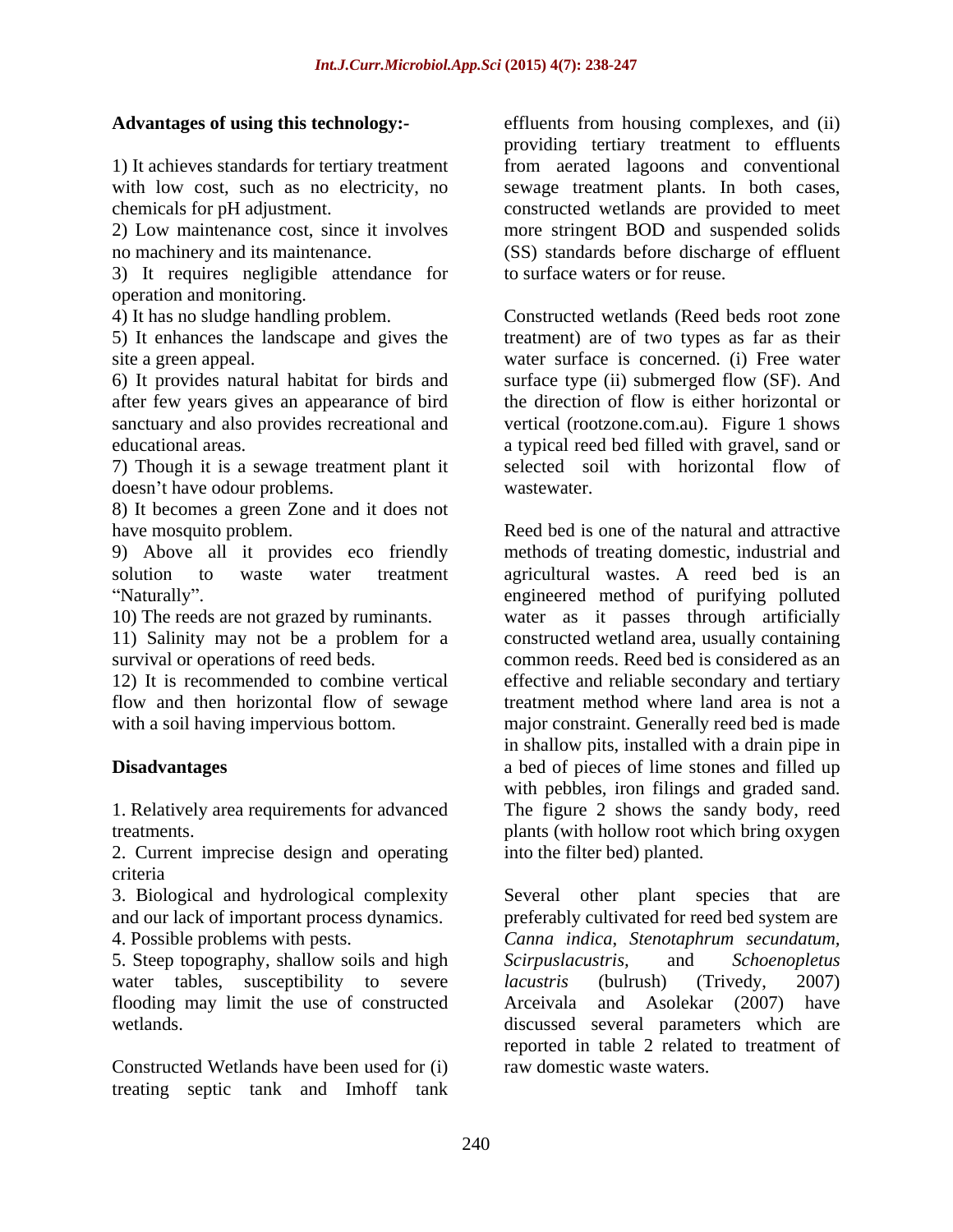The current design criteria for wetland

Polprasert *et al.* (1998) have studied to industrial chemical waste from the data to predict COD in free water surface wetland design and determine performance

Shulin *et al.* (1999) have used the concept of cases have been quoted in literature in India (Rengasamy and Subramaniyan, 2002; Joshi and Islam, 2004).

The performance of Constructed Wetlands comparative studies carried out in Europe, Treating Domestic Waste water can be Germany, Denmark, The Netherlands and judged on the basis of various parameters Vienna, Austria, using both horizontal and such as biochemicals/ chemical oxygen vertical flow reed beds. They also concluded demand (BOD / COD), TSS, nitrogen, that by optimization of operating conditions phosphorus and coliform removal. The it should be possible to establish the wetland BOD removal efficiency in India when reed system as a useful technology for waste beds used in horizontal flow mode varies water technology in rural areas (Perfler *et*  from 80–96%. Several examples of organic *al.*, 1995) material removal are sited here. In case of Phragmites in North Europe studied for From 1960 to 1980 many such natural and phenol removal 72% was metabolised by soil organisms, 16.7% by plant tissue and treating Municipal waste waters in China. 9% was volatilised (Rust and Barlow, 1995). The waste from LIAOHE oil field treated Nitrogen from the waste water was partially mechanically and partly by natural removed by the mechanism of nitrification- techniques in which the final effluent de nitrification and partially by physically harvesting the crop and removal from site. In case of raw sewage from residential Examples from India using constructed complexes, pretreatment has to be provided wetlands for industrial waste include: in the form of a septic tank in order to Tannery waste water has been treated remove settable solids before the flow goes to any macrophyte bed. Use of constructed Nadu giving 50 60% organic removal along wetlands in Germany (Bielefeld) for treating with better colour and turbidity removal. Inorganic chemicals was successful.

design are based on either empirical or first Burkitt Tom *et al.* (2000) also reported that order reaction rates. in UK, where reed beds with *Phragmites* incorporate bio-film kinetics and dispersion manufacture of alcohols, phenols, acetones *australis* are being used by ICI to treat industrial chemical waste from the and amine with various derivatives.

from lab experiments. Studies related to nitrogen and phosphorus solute transport to develop a mathematical area. The removal efficiencies for nitrogen model to predict BOD removal in and phosphorus reported from cold climates submerged flow constructed wetlands. The are generally poor (20–30%). Reports from advantage is that it considers the impact of India indicate that phosphorus removal is dispersion and is therefore more accurate in highly variable. Nitrogen removal is also predicting BOD removal from submerged dependent on the carbon-nitrogen balance in flow wetlands. Only a few well documented the system (Rust and Barlow, 1995). Studies removal show that phosphorus removal depends on the type of soil used in reed bed also show that pathogen and coliform removal is observed to be high.

> Perfler and Haberl (1995) described the *al.,* 1995)

constructed wetlands were installed for mechanically and partly by natural showed a decrease in oil and COD.

successfully in selected tanneries of Tamil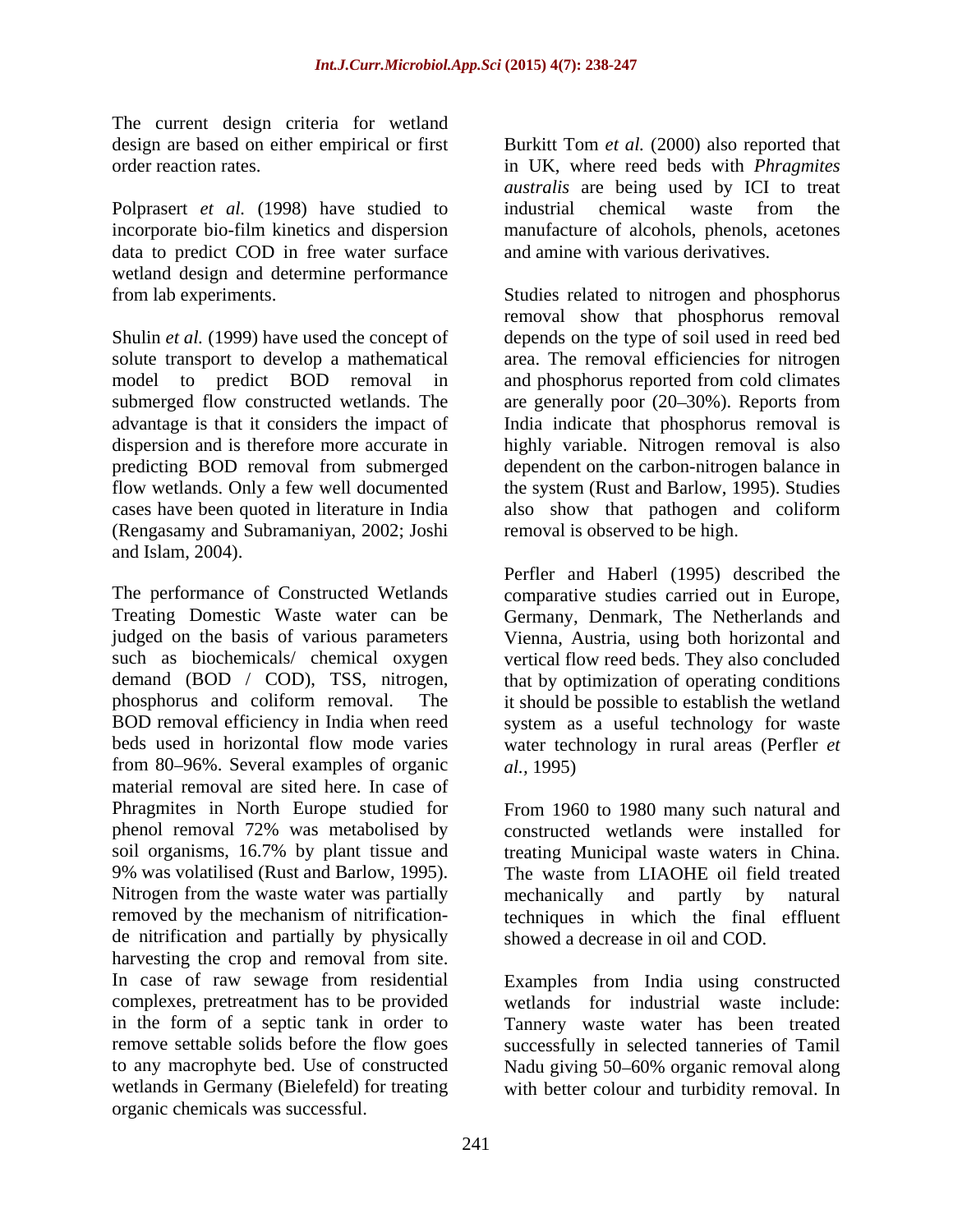some pilot studies constructed wetlands in Ireland, a detailed review of CWs was installed in India for treating industrial waste Pradesh in India which were badly polluted were also cleaned up using the Root Zone

A review conducted by Sonavane *et al.* in They also gave data that assisted in 2008 on technology assessment programs conducted in collaboration with other countries to engineer this technology but A report by Vymazal and Kropfelova (2009) here the nutrient removal aspects were not revealed that the highest removal essentially focused. They also showed that there is a need for direct lab scale research achieved in systems treating municipal to identify potential wetland plants, bed wastewater while lowest efficiency was media and comparative study of their recorded for landfill leachate. The survey combination specific performance under also revealed that Horizontal sub-surface similar conditions. The field application of flow HF CWs are successfully used for both the data will help to understand variability in performance and disparities in the wastewater. They also showed the positive mechanism. The systems would be amended based on these studies to establish combination specific performance standards for typical Indian conditions. Maintenance A report by Baskar *et al.* (2009) showed that strategy and optimization of design will help the pilot unit setup reduced the to foster the technology. The development strategy should give due consideration to the COD by 90%, 77%, 85%, 95%, 95%, 69%, contributions of other countries so as to respectively on an average. Root zone avoid repetition of work which will save system also achieved standards for tertiary time, money and efforts, and help for the treatment with no operating costs, low real acceptance of RZTS in Indian maintenance costs, enhanced the landscape, conditions. provided a natural habitat for birds, and does

Sohsalam *et al.* (2008) conducted a study to remove pollutants from seafood processing waste water using constructed wetlands

Studies by Babatunde *et al.* in 2008 aimed at environmental pollution control through the independently or as an addition to<br>use of constructed wetlands systems (CWs) conventional treatment for complete use of constructed wetlands systems (CWs) conventional treatment for complete

have been used to treat an automobile undertaken. They laid emphasis on CWs factory waste water giving 90% removal of technology, placing them in the overall COD and Reed bed systems have also been context of the need for low-cost and admixed with domestic sewage. Several data Its use in protecting estuarine quality was have revealed that the Bangalore Lake, also considered and the emerging concept of Hussain Sagar Lake, Hyderabad, Andhra integrated constructed wetlands (ICWs) was technology (Arceivala and Asolekar, 2007). pollution was done, and compared with in Ireland, a detailed review of CWs was sustainable wastewater treatment systems. also cited. In addition, CWs in operation in Ireland towards abating environmental CWs operating in other European countries. development of CWs and modelling studies.

> revealed that the highest removal efficiencies for  $BOD<sub>5</sub>$  and  $COD$  were secondary and tertiary treatment effects of macrophyte vegetation on removal of organism.

the pilot unit setup reduced the concentrations of TSS, TDS, TN, TP, BOD, not have any odour problem.

planted with six emergent species. flow constructed wetland unit to treat Their experimental results demonstrated the feasibility of applying sub-surface horizontal campus waste waters. They suggested that the root zone treatment can be utilized independently or as an addition to conventional treatment for complete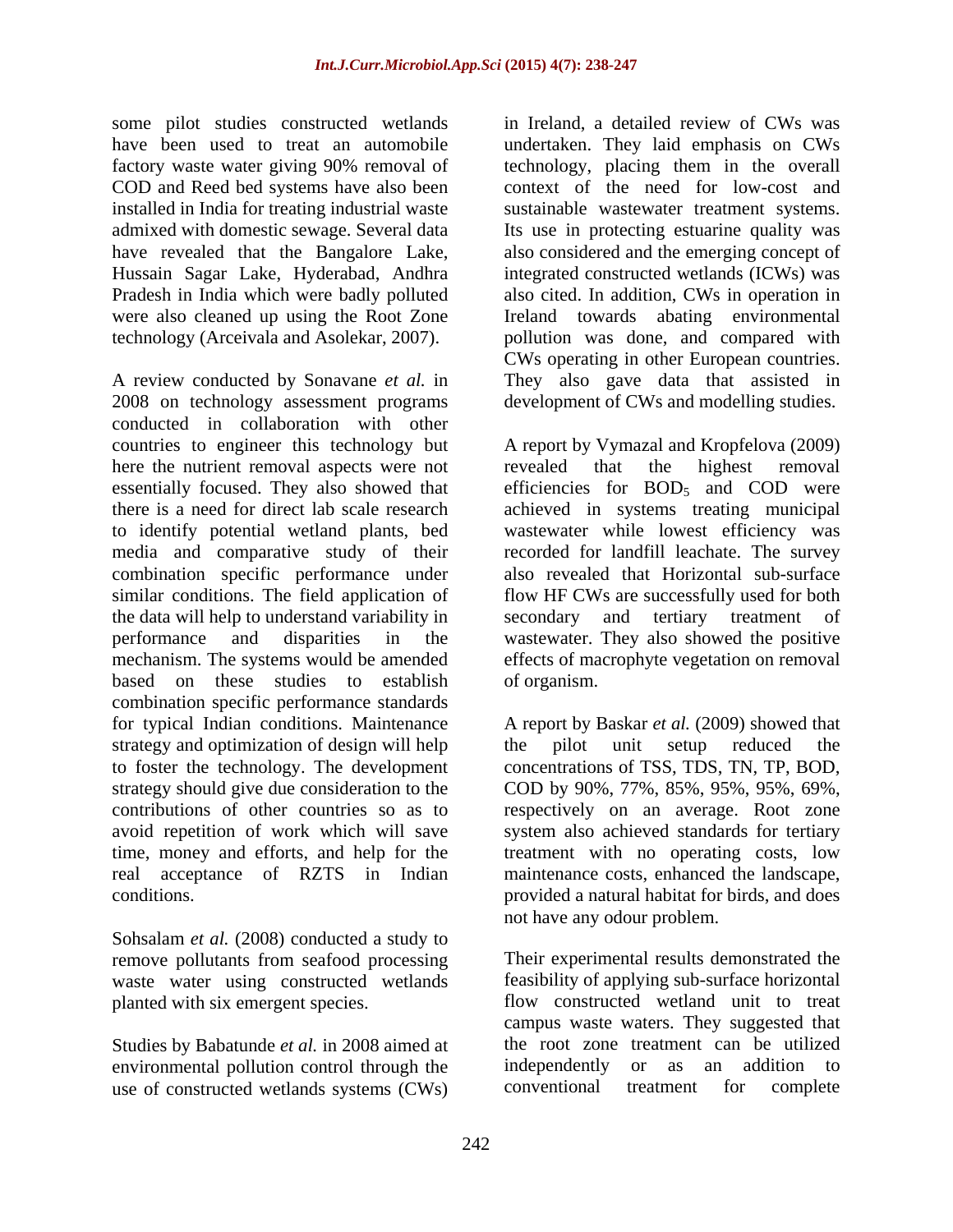evaluated the efficiencies of two emergent macrophytes*, Arundodonax* and *Phragmites* suspended solids (SS) and total nitrogen (TN) but not total phosphorus) were generally improved after the effluent had

Bacterial removal was observed but only to levels that would allow reuse of the effluent for use on non-food crops under Victorian catchment and hydraulically efficient CW state regulations. The planting of *A. donax*

In Ireland a study was conducted using the (2011). The performance of thirty-four FWSF (free water surface flow), comprising fourteen CWs treating primary-treated municipal wastewater, thirteen CWs treating secondary-treated municipal wastewater, Several studies by Cristina and Calheiros and seven CWs treating DSW Dairy soiled

solids (SS) and nutrient removal was measured. CWs treating primary and secondary wastewater removed 11295% and

treatment of waste water (Baskar *et al.,* 84% of influent BOD. But again BOD 2009). removal depended on the SS loading rates. Studies by Idris *et al.* 2012 in Australia examined had variable performance in *australis* in experimental horizontal CWs treating secondary wastewater) and subsurface flow (HSSF), gravel-based 88% (for CWs treating DSW). Variable constructed wetlands (CWs). The major ortho-phosphorus (PO(4)(3-)-P) removal water quality parameters monitored was attributable to different durations of (biological oxygen demand (BOD), operation, media types and loading rates. Their study also indicated that, all CWs ammonium-N (NH $(4)(+)$ -N) removal, with average removals varying between 37% (for

passed through the CWs. BOD, SS and TN cultivation and peat production in boreal removal in the *A. donax* and *P. australis* climate was reviewed by Koskiaho and CWs was 69, 95 and 26 % and 62, 97 and 26 Puustinen (2005). The effectiveness of %, respectively. different types of CWs as well as the design provides additional opportunities for designer should focus on. Although both secondary income streams through these factors stand up to as general utilisation of the biomass produced. guidelines, drawing conclusions from direct RZT for treating primary secondary and in climate, catchment properties etc that dairy soiled water by Healy and Flynn highly effect the retention performance. The use of constructed wetlands (CWs) for the treatment of the runoff waters from field and dimensioning parameters at the bottom of the effectiveness are also discussed. They also showed that CW area in relation to its catchment and hydraulically efficient CW shape are the main issues that a CW comparison of CWs in different locations is often misleading because of the differences Landscape improvement and increased birdlife are raised as examples of the ancillary benefits of CWs.

water, were examined. capacity of macrophytes was reported to In most CWs, good organic, suspended (Brix, 1994) and removal of chromium was (2014) demonstrated that phosphorus uptake belower than the nitrogen uptake capacity also negligible but different plants have different capacities of metal removal.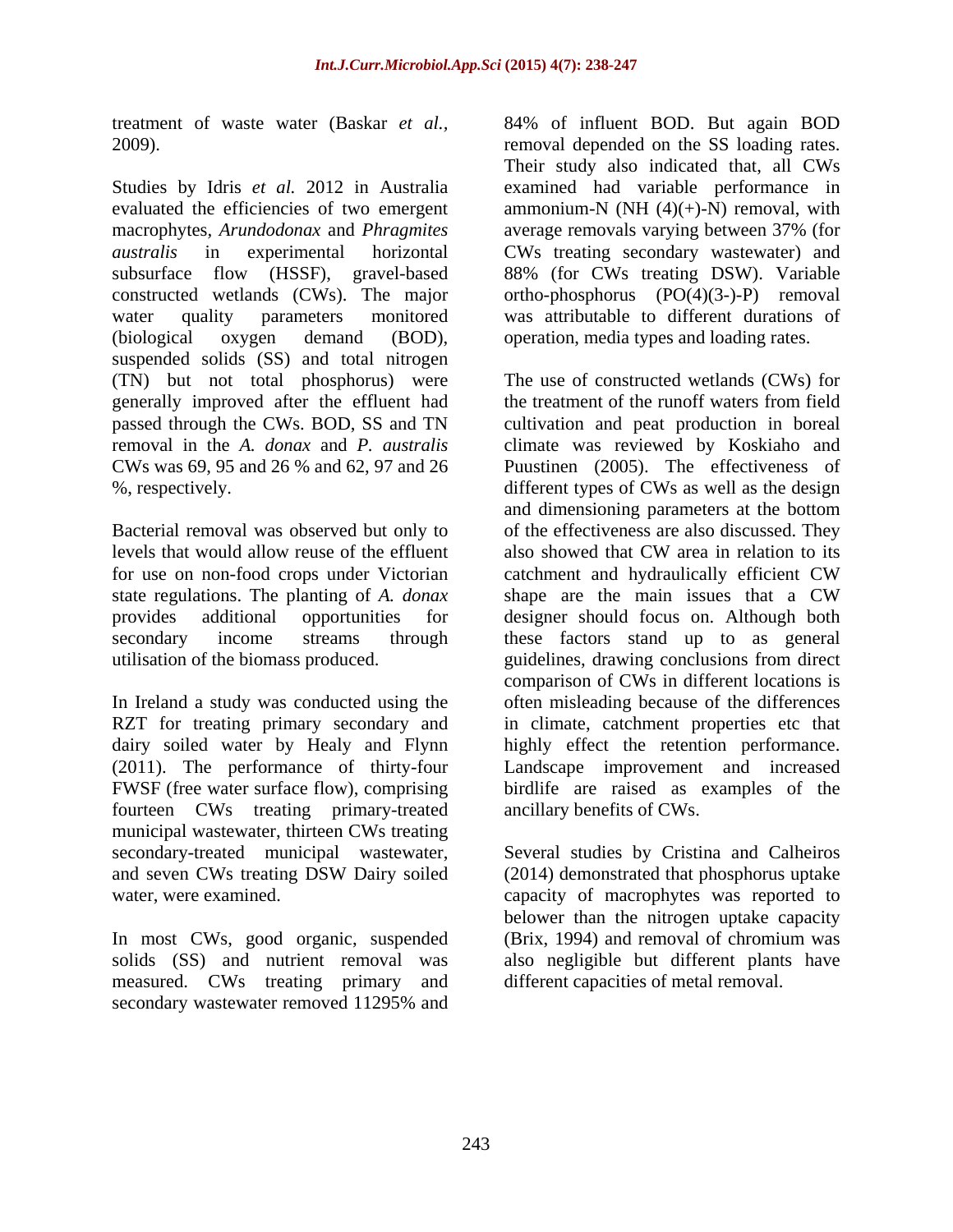#### *Int.J.Curr.Microbiol.App.Sci* **(2015) 4(7): 238-247**

| Name of plant species                | Country where cultivated | References                   |
|--------------------------------------|--------------------------|------------------------------|
| $\mid Typhalatifolia(cattail)$       | North America, Czech     | Vymazal, 2005                |
|                                      | Republic                 |                              |
| Typhaan gustifolia (cattail)         | England                  | Sinicrope et al., 1990       |
| $\vert$ Phragmitesaustralis(reed)    | Switzerland              | Stuffer, 2010; www.sswm.info |
| Phragmiteskarka(reed)                | Czech Republic           | Vymazal, 2011                |
| $\vert$ Iris pseudacorus Yellow flag | Czech Republic           | Vymazal, 2005                |

### **Table.1** shows the aquatic plant species that are preferably cultivated

**Table.2** Process design norms for subsurface flow wetlands for treating raw domestic waste waters in India (Adapted from Arceivala and Asolekar, 2007)

| Parameters                                                     | <b>Typical Values</b>     |                       |
|----------------------------------------------------------------|---------------------------|-----------------------|
|                                                                | European Literature       | Recommended for India |
| Area requirement, $m^2$ / person <sup>1</sup>                  | $2 - 5$                   |                       |
| BOD <sub>5</sub> loading rate, $g/m^2$ - day <sup>2</sup>      | $7.5 - 12$                | 17.5-35               |
| Detention time, days                                           |                           | 2-ر                   |
| Hydraulic loading rate, mm / day                               | (Must not exceed)         |                       |
|                                                                | hydraulic conductivity of |                       |
|                                                                | bed)                      |                       |
| Depth of bed, meters                                           |                           | $0.6 - 0.9$           |
| Porosity of bed, %                                             |                           | $30-40$               |
| $1st$ Order reaction Constant, $K_T/day$                       |                           | $0.17 - 0.18$         |
| Evapotranspiration losses, mm $\langle$ day <sup>3</sup> 10-15 |                           | >15                   |

**1.** Constructed wetlands may be suitably downsized when wastewater is pre-treated.

**2.** Based on raw sewage BOD= 50g/person-day and 30% reduction in presetting.<br>**3.** 1.0mm/day=10m<sup>3</sup>/ha-day.

**3.**  $1.0$ mm/day= $10$ m<sup>3</sup>/ha-day. /ha-day.

**Figure.1** Reed bed filled with gravel, sand or soil with horizontal flow of wastewater

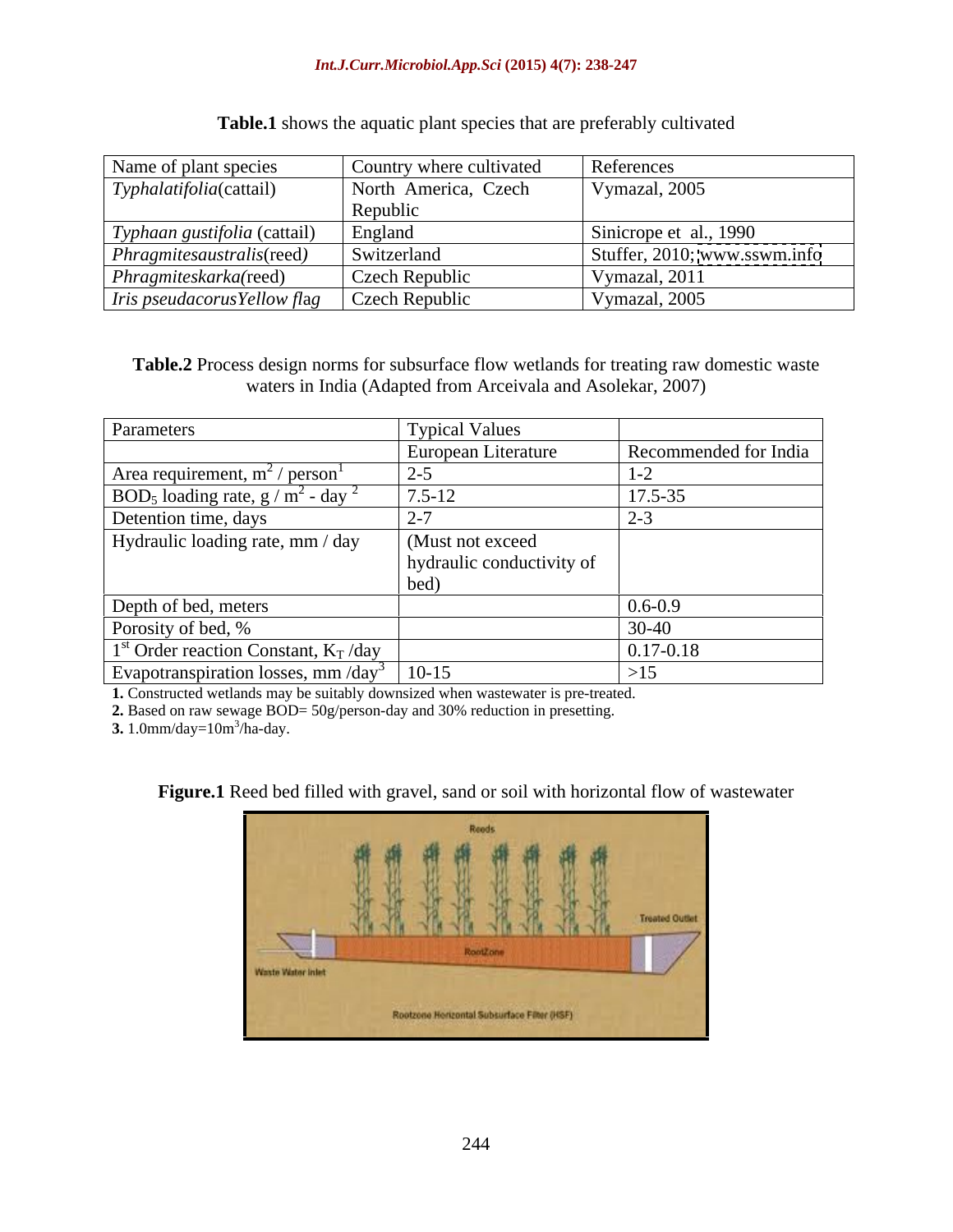**Figure.2** Sandy body with reed plants

Makvana and Sharma (2013) also proved that the method of root zone in a constructed wetland is capable to remove indicator bacteria, total coliforms, faecal coliforms on these counts. Today constructed wetlands and pathogenic microbes including are recognized as are liable wastewater *Salmonella, Shigella* and *Vibrio*  treatment technologies and represent a significantly and thus improve water quality**.** The overall study strongly recommends the types of wastewater including industrial use of CWs for treatment of domestic waste effluents, to treat storm-waters, industrial, water for pathogenic bacteria, besides pollutants. the population that can be served is

A recent study conducted at Ekant Park, Bhopal, India clearly proved that the water quality during Root Zone treatment References improved a lot which was indicated by reduction in BOD, COD, nitrate & Arceivala, S.J., Asolekar, S.R. 2007. phosphate value and increase in DO value. They also concluded that the root zone system was working effectively to treat the wastewater and the treated water could be Babatunde, A.O., Zhao, Y.Q., O'Neill, M., reused for secondary purposes like fishing, <br>
O'Sullivan, B. 2008. Constructed swimming, irrigation etc. and safe disposal in nearby water bodies (Thakur *et al.,* 2014)

Considering the above facts we can say that the application of constructed wetlands in small towns, district and area can now be recognized as an accepted low cost ecotechnology, especially beneficial as compared to costly conventional treatment

systems. Hence "Root Zone Technology" scores over the conventional chemical treatment of waste water and sewage water suitable solution for the treatment of many mining and agriculture wastes. In this way dependent on the land area available, the media used, climate, and other factors.

# **References**

- Wastewater treatment for pollution control and reuse,  $3<sup>rd</sup>$  edn. Tata  $rd$  odn  $T_{\alpha}$   $r_{\alpha}$ edn. Tata McGraw-Hill Pub., New Delhi.
- Babatunde, A.O., Zhao, Y.Q., O'Neill, M., O'Sullivan, B. 2008. Constructed wetlands for environmental pollution control: a review of developments, research and practice in Ireland. *Environ. Int.,* 34(1): 116–126.
- Baskar, G., Deeptha, V.T., Rahaman, A.A 2009. Root zone technology for campus waste water treatment. *J. Environ. Res. Dev.,* 3(3): 695.
- Bastion, R.K., Hammer, D.A. 1992. The use of constructed wetlands for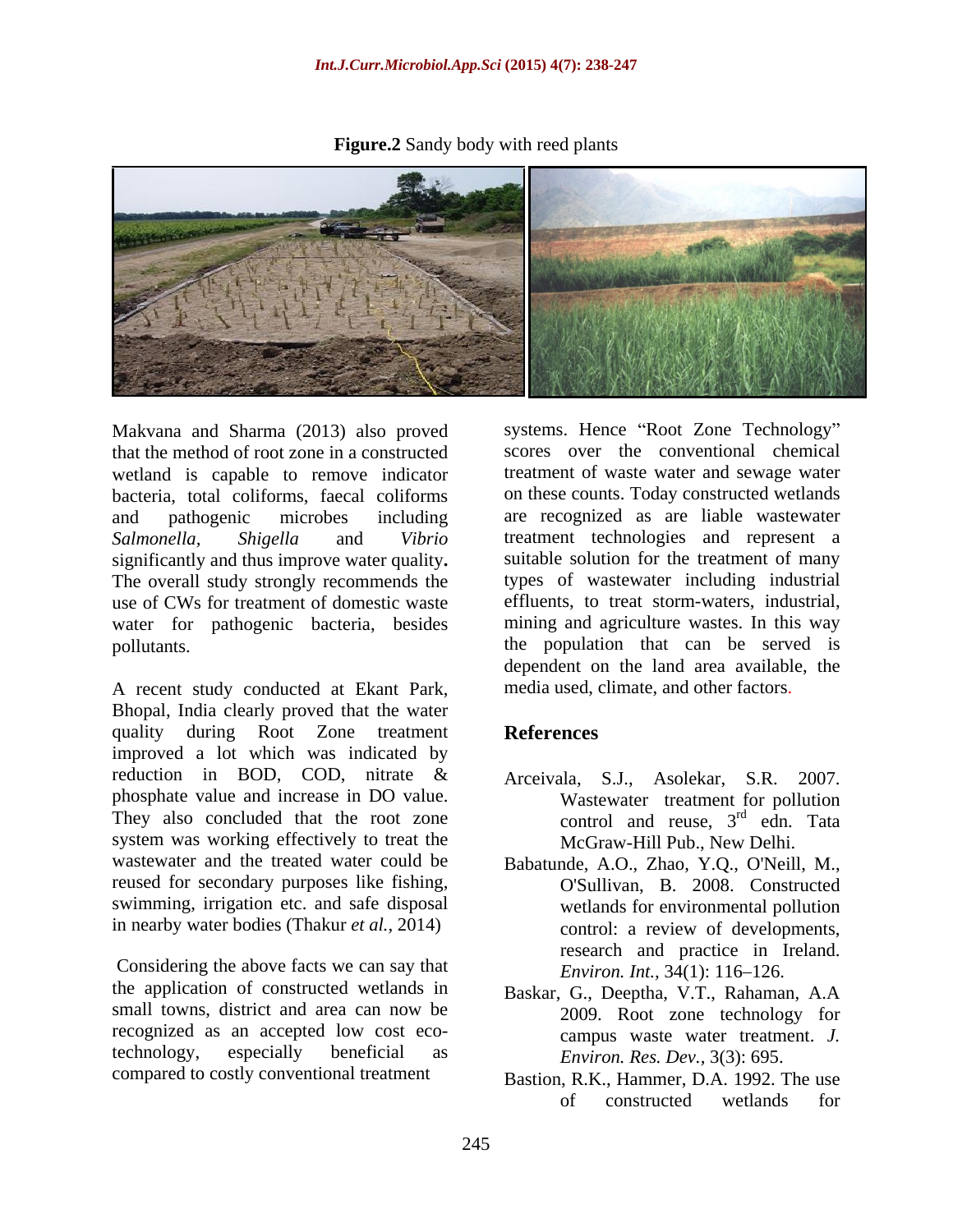quality improvement. G.A. Moshiri *Health ATox. Hazard. Subst.* (Ed.). CRC Press, Florida. Pp. 59

- Brix, H. 1994. Water science and Assessment of pathogen removal
- 
- Cristina, C.W., Calheiros, S.C. 2014. Constructed wetlands for tannery Ten years of experience. *Int. J.*
- Healy, M.G., O' Flynn, C.J. 2011. The performance of constructed wetlands 843. 10.1016/j.jenvman.2011.05.021.
- Idris, S.M., Jones, P.L., Salzman, S.A., Croatto, G., Allinson, G. 2012. treatment of dairy processing factory Nagpur.
- Joshi, H., Islam, M.S. 2004. Wastewater treatment by a natural wetland in
- Koskiaho, J., Puustinen, M. 2005. Function and potential of constructed wetlands for the control of N and P transport

wastewater treatment and recycling from agriculture and peat production in constructed wetlands for water in boreal climate. *J. Environ. Sci.* from agriculture and peat production *Health ATox. Hazard. Subst. Environ. Eng.,* 40(6-7): 1265–79.

- 68. Makvana, K.S., Sharma, M.K. 2013. technology use of constructed potential of root zone technology wetlands in water pollution control: from domestic wastewater. Univ. J. historical development, present *Environ. Res. Technol.,* 3, Issue 3: status, and future perspectives. *Water* 401–406. www.environmental from domestic wastewater. *Univ. J.* 401–406. [www.environmental](http://www.environmental) journal.org
- *Sci. Technol.,* 30(8): 209–223. *Sci. Technol.,* 30(8): 209–223. *Burkitt Tom, Sands Z., Gill, L.S., Bob Rust, Perfler, R., Haberl, R. 1995. Reed bed* 2000. Industrial effluents treatment systems for water pollution control using soil-based reed beds results in rural areas. Third Conference on after 10 years of operation. In: International Conference on technology for developing countries, Constructed Wetlands, Anna Published IAEM, 22 October. Perfler, R., Haberl, R. 1995. Reed bed appropriate waste management
	- University, Chennai, India. Perfler, R., Haberl, R., Mayer, H. 1995. Constructed wetlands in Europe. *Wat. Sci. Tech., 32(3): 305-315.*
	- wastewater treatment in Portugal: Polprasert, C., Khatiwada, N.R., Bhurtel, J. *Phytoremed.,* 16: 9. removal in constructed wetlands. *J.*  1998. Design model for COD *Environ. Eng.*, ASCE. 121(9): 838 843.
	- treating primary, secondary and Rengasamy, V., Subramaniyan, V. 2002. dairy soiled water in Ireland (a Treatment if wastewater using root review). *J. Environ. Manage*., zone bed-a case study. *J. Indian*<br>92(10): 2348–54. doi: *Water Works Assoc.*, Octoberzone bed-a case study. *J. Indian* Water Works Assoc., October-December **December**
	- Evaluation of the giant reed third conference on appropriate (*Arundodonax*) in horizontal waste management technology for subsurface flow wetlands for the developing countries, NEERI, Rust, R., Barlow, J.P. 1995. Aspects of reed bed operation, in proceedings of developing countries, NEERI, Nagpur.
	- wastewater. *Environ. Sci. Pollut.* Shulin, C., Wang, G.T., Xue, S.K. 1999. *Res. Int.*, 19(8): 3525–37. Modelling BOD removal in doi:10.1007/s11356-012-0914-0. constructed wetlands with mixing Modelling BOD removal in cell method. *J. Environ. Eng.,* ASCE, January.
	- India. *J. Ind. Assoc. Env. Mgmt.*, 31: 65. Niering, W.A. 1990. Restoration of Sinicrope, T.L., Hine, P.G., Warren, R.S., Niering, W.A. 1990. Restoration of an impounded salt marsh in New England. *Estuaries*, 13(1): 25–30.